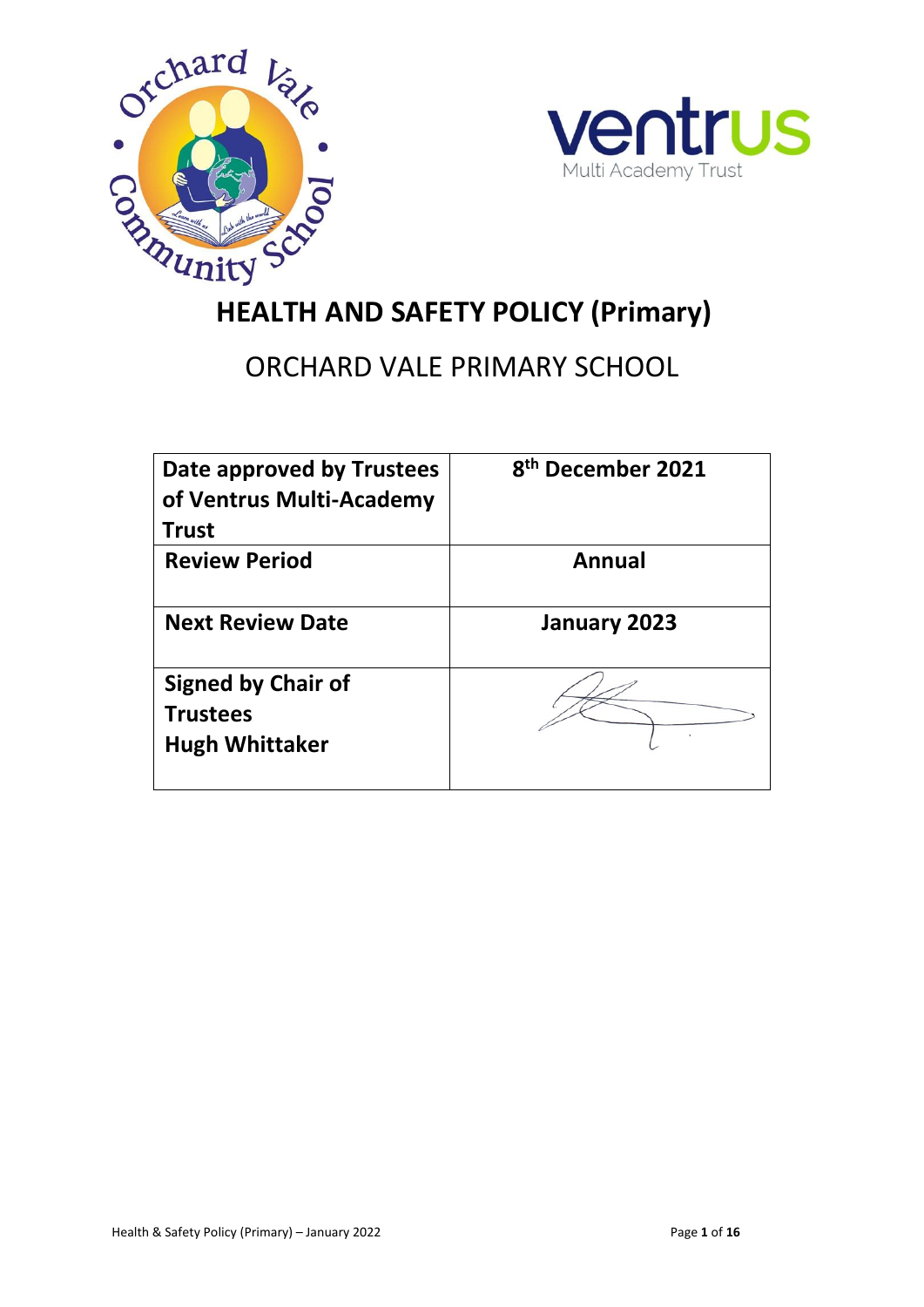# **CONTENTS**

| 1. |         |  |  |  |
|----|---------|--|--|--|
|    | $1.1 -$ |  |  |  |
| 2. |         |  |  |  |
|    | 2.1     |  |  |  |
|    | 2.2     |  |  |  |
|    | 2.3     |  |  |  |
|    | 2.4     |  |  |  |
|    | 2.5     |  |  |  |
|    | 2.6     |  |  |  |
|    | 2.7     |  |  |  |
| 3. |         |  |  |  |
|    | 3.1     |  |  |  |
|    | 3.2     |  |  |  |
|    | 3.3     |  |  |  |
|    | 3.4     |  |  |  |
|    | 3.5     |  |  |  |
|    | 3.6     |  |  |  |
|    | 3.6     |  |  |  |
|    | 3.7     |  |  |  |
|    | 3.8     |  |  |  |
|    | 3.9     |  |  |  |
|    |         |  |  |  |
|    |         |  |  |  |
|    |         |  |  |  |
|    |         |  |  |  |
|    |         |  |  |  |
|    |         |  |  |  |
|    |         |  |  |  |
|    |         |  |  |  |
|    |         |  |  |  |
|    |         |  |  |  |
|    |         |  |  |  |
|    |         |  |  |  |
|    |         |  |  |  |
|    |         |  |  |  |
|    |         |  |  |  |
|    |         |  |  |  |
|    |         |  |  |  |
|    |         |  |  |  |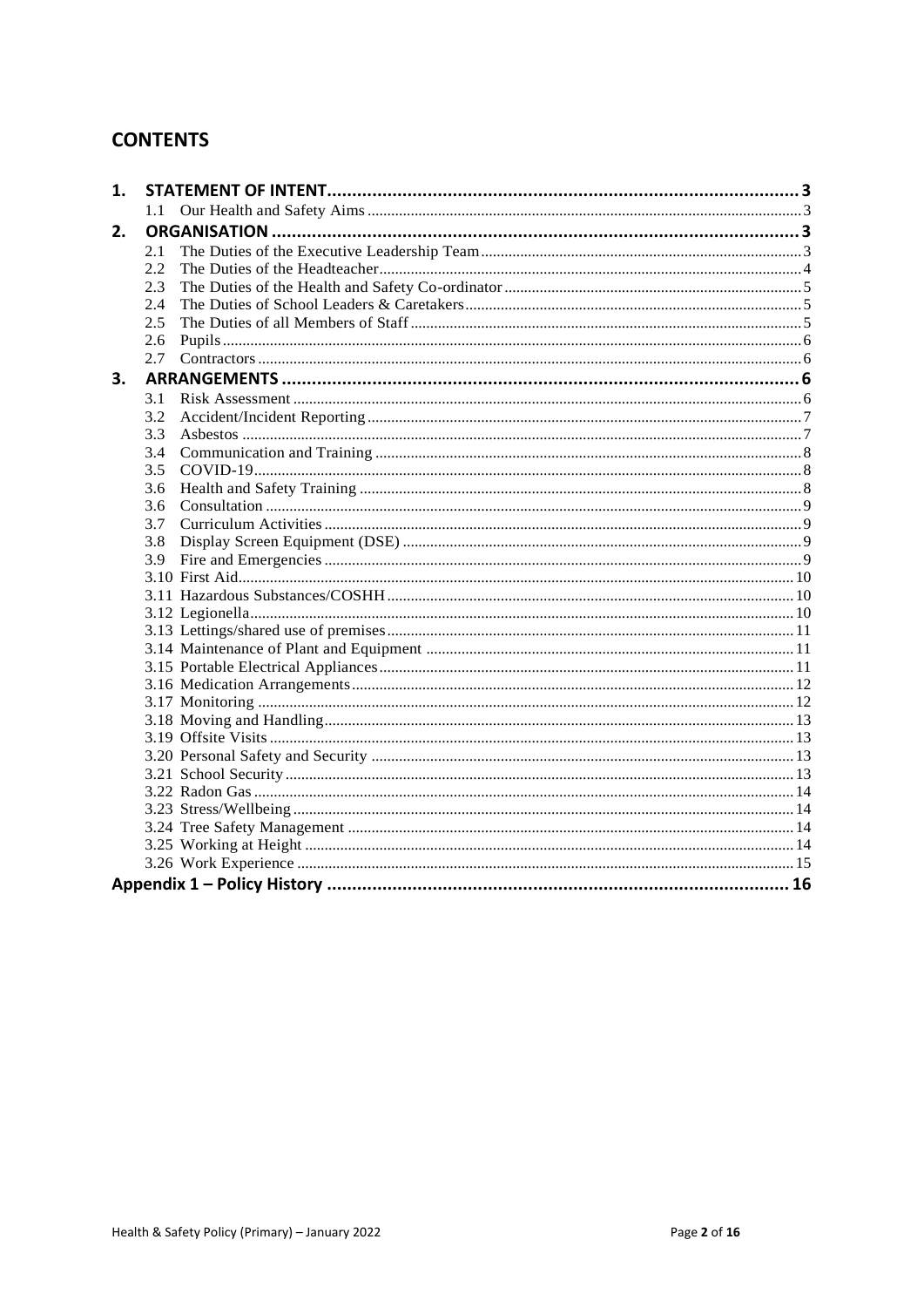# <span id="page-2-0"></span>**1. STATEMENT OF INTENT**

Our Health & Safety Policy is outlined below. It is endorsed by the Board of Trustees, who accept full responsibility for these issues, and require all employees to help in complying with our legal and moral duties to strive to achieve the highest standards of Health, Safety and Welfare, consistent with their responsibilities under the Health and Safety at Work etc. Act 1974 and other statutory and common law duties.

- This sets out the health and safety management system, and organisational responsibility for Ventrus Multi Academy Trust.
- This policy will be brought to the attention of all members of staff during induction and refreshed annually. A master copy will be kept in the main school office, with a copy placed on the school website.
- This policy statement will be reviewed annually, or earlier if legislation changes, by the Trust Estates & Facilities Manager.

The Trustees, Executive Leadership Team and our Headteachers, Senior Leadership Teams, local governors and staff are committed to providing a safe and healthy environment for all users of the Trust premises. Pupils and staff alike are encouraged to look out for themselves, and one another, and share any concerns they may have swiftly and appropriately.

# <span id="page-2-1"></span>**1.1 Our Health and Safety Aims**

- To ensure a safe working environment for members of the Trust/schools, visitors and others using Trust premises.
- To ensure the systems in place provide plant, equipment, resources and systems of work that are safe and minimise the risk to health as far as is reasonably practical.
- To raise awareness among all users of the Trust schools as to their responsibility for managing the health & safety of themselves and others.
- To provide sufficient information, instruction, training and supervision to enable all employees and authorised volunteers to avoid hazards and contribute positively to their own health and safety at work.
- To periodically monitor, review and update safety procedures throughout the Trust/schools and communicate appropriately.
- To create, maintain and monitor an appropriate system for health & safety which places the safety of all who use the Trust buildings at the forefront of our processes and procedures.

# <span id="page-2-2"></span>**2. ORGANISATION**

#### <span id="page-2-3"></span>**2.1 The Duties of the Executive Leadership Team**

- To produce and regularly review the Health & Safety Policy for the Trust. This policy will reflect the requirements of the *Health and Safety at Work etc. Act 1974* by outlining arrangements to ensure, so far as is reasonably practicable, the health, safety and wellbeing of staff, students and others affected by the organisation.
- To monitor both compliance with, as well as the effectiveness of, this policy.
- To provide adequate resources to meet the Trust's legal responsibilities, as well as compliance with this policy.
- Ensure consultation arrangements are in place for staff and their trade union representatives.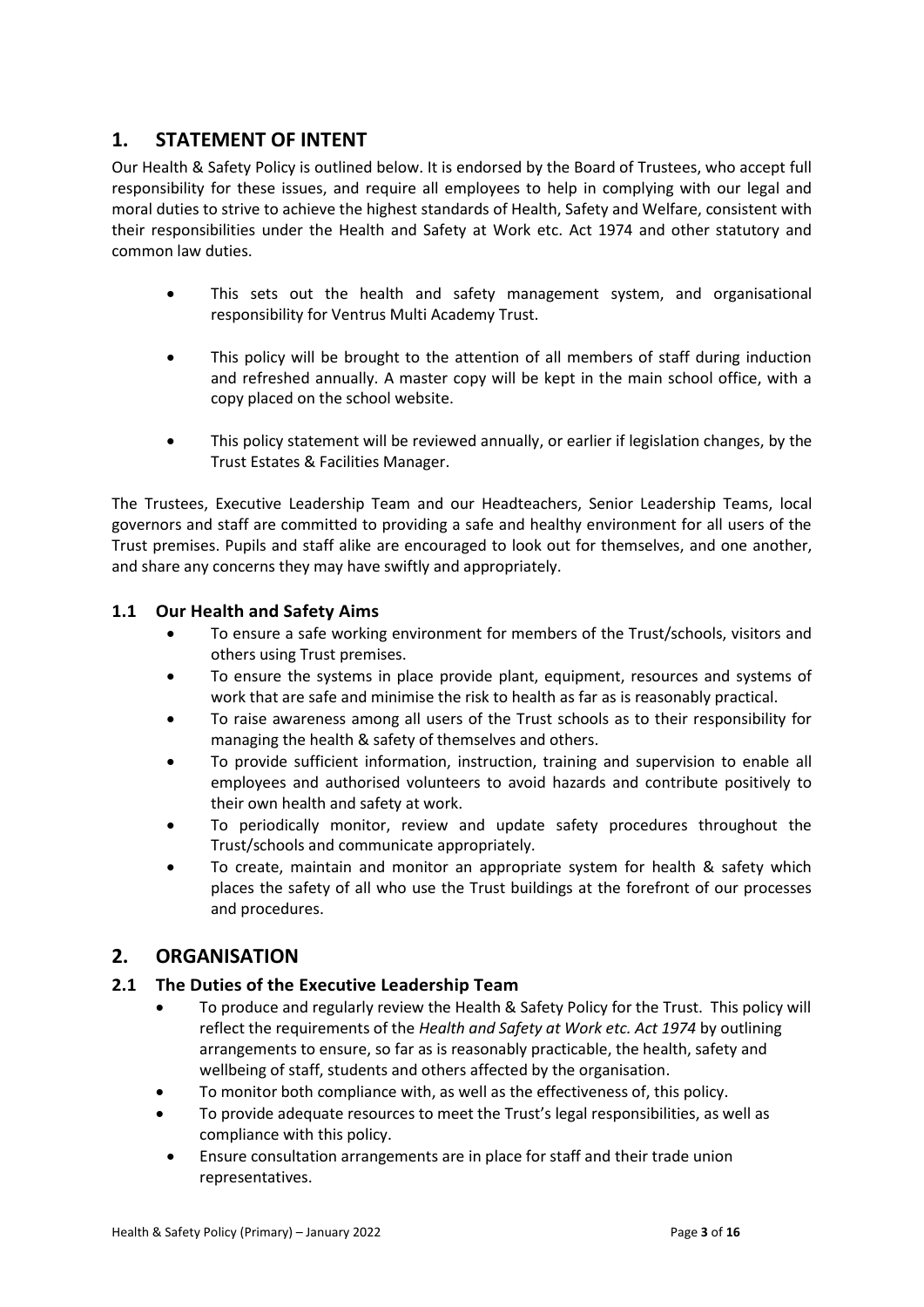- To assist the Board of Trustees in discharging its legal obligations, the Trust has appointed the Devon County Council (DCC) Health & Safety Service as its 'Competent Person', as defined by the *Management of Health and Safety at Work Regulations 1999*
- The specific arrangements adopted will be guided by the DCC Health & Safety Service's Health & Safety Arrangement notes for Academies.

As a Trust, we must protect people from harm. This includes taking reasonable steps to protect our staff, pupils and others from Coronavirus. A COVID-19 risk assessment RAACo19 has been completed to help us manage the risk of COVID-19 and to protect people from harm, in as far as is reasonably practicable.

We have identified and put in control measures on:

- Work/educational activities or situations which might cause transmission of the virus;
- those staff and pupils who could be at increased risk (Vulnerable Person's Risk Assessment - VRA);
- how likely it is that someone could be exposed.

Our RAACo19 risk assessments are published on our school website.

#### <span id="page-3-0"></span>**2.2 The Duties of the Headteacher**

The Headteacher has day-to-day responsibility for health and safety management and will take all reasonable practicable steps to secure the health and safety of students, staff and others using the Trust premises, or participating in school sponsored activities.

In particular, the Headteacher will:

- Ensure that suitable and sufficient risk assessments of work activities are undertaken, that a written record of the significant findings of these assessments is kept and that these assessments are subject to regular review.
- Communicate the policy and other appropriate health and safety information to all relevant people, including contractors.
- Report to the Executive Leadership Team on health and safety performance and monitor both compliance with, as well as the effectiveness of, this policy.
- Ensure that the premises, plant and equipment are maintained in a safe and serviceable condition.
- Report to the Estates & Facilities Manager, or if necessary, the Executive Leadership Team, any significant risks, or policy requirements, which cannot be met from within the school's budget.
- Identify the training needs of staff and ensure they are competent to carry out their roles and are provided with adequate information, instruction and training.
- In consultation with the Estates & Facilities Manager monitor purchasing and contracting procedures to ensure health and safety is included in specifications and contract conditions.
- Receive reports from enforcement officers and advisory bodies and, where appropriate, take relevant actions to address issues raised.
- Promote a positive health and safety culture, by leading by example.
- Keep the Local Governing Body informed of strategic issues in relation to health and safety.
- Ensure that the appropriate member of staff liaise with the Health & Safety Governor, prior to LGB Meetings.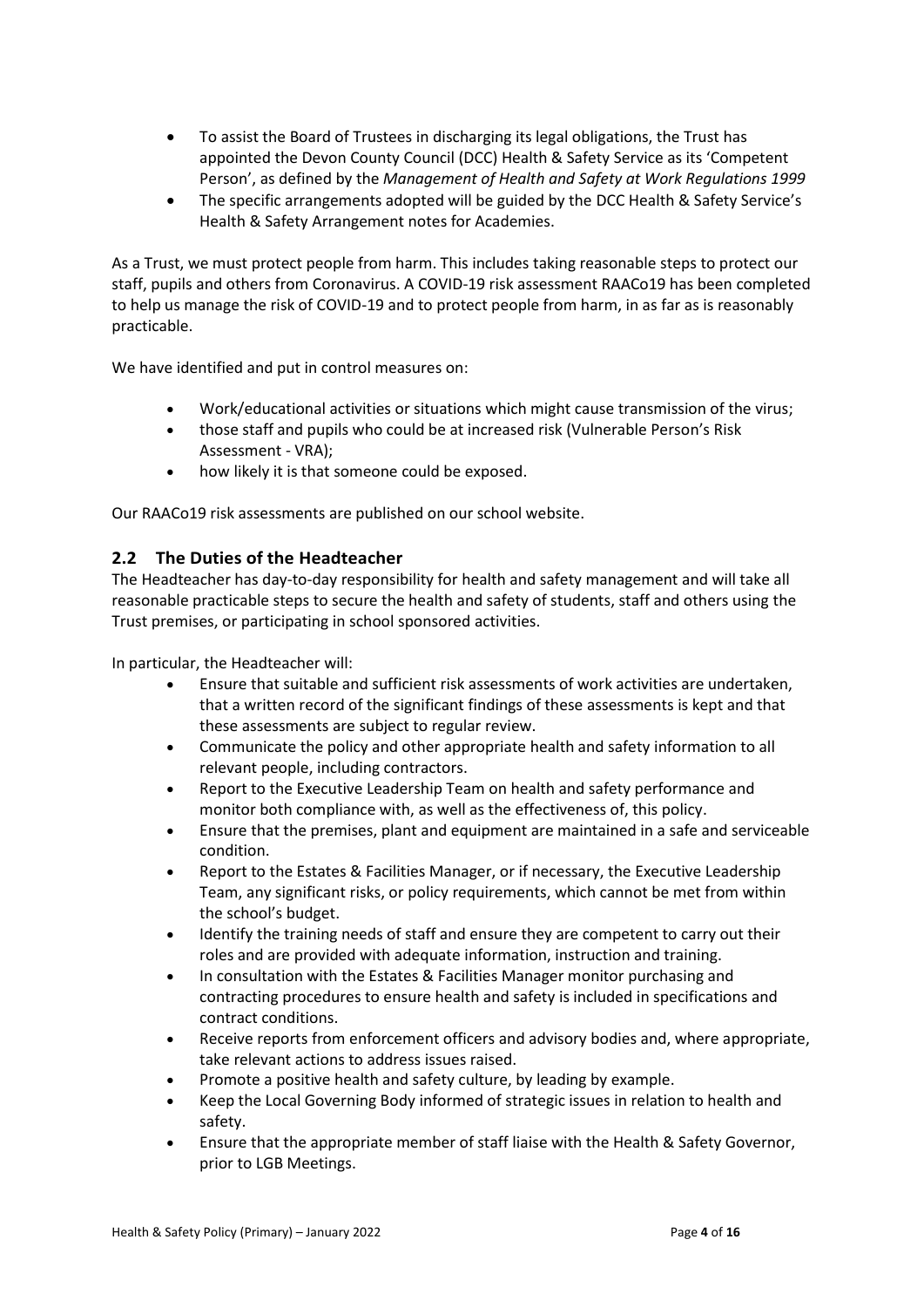Whilst overall responsibility for health and safety cannot be delegated, the Headteacher may choose to delegate certain tasks to the Health & Safety Coordinator.

The role of Health & Safety Coordinator for the school has been delegated to *GRAHAM MOIR.*

#### <span id="page-4-0"></span>**2.3 The Duties of the Health and Safety Co-ordinator**

The Health and Safety Co-ordinator has the delegated task of assisting the Headteacher to discharge their duties, in relation to day-to-day health and safety management.

To do this the Health and Safety Co-ordinator will:

- Co-ordinate and manage the risk assessment process for the school.
- Co-ordinate general workplace monitoring inspections and performance monitoring processes and report findings to the Headteacher.
- Coordinate records of external inspections and maintenance to plant or facilities and ensure that remedial actions identified are either addressed without delay, or brought to the attention of the Headteacher and Estates & Facilities Manager.
- Assist with the identification of training needs and training delivery across the school, to ensure that staff are adequately instructed;
- collate accident and incident information and, when necessary, carry out accident and incident investigations;
- arrange periodic health and safety audits & liaise with the Headteacher in relation to findings and associated remedial actions.

#### <span id="page-4-1"></span>**2.4 The Duties of School Leaders & Caretakers**

These staff will have specific delegated tasks in relation to health & safety management within their team's areas of responsibility*.* They must ensure that:

- Risk assessments are undertaken for the work areas for which they are responsible and that identified control measures are implemented.
- Appropriate safe working procedures are brought to the attention of all staff, via appropriate instruction and training and are enforced effectively.
- They take appropriate action on health, safety and welfare issues referred to them and inform the Headteacher.
- They carry out regular inspections of their area of responsibility and report / record these inspections to the Headteacher.
- Record, report and investigate all accidents (including near misses) occurring within their area of responsibility, and report them to the Headteacher.

#### <span id="page-4-2"></span>**2.5 The Duties of all Members of Staff**

Under the *Health and Safety at work Act etc. 1974* all employees have general health and safety responsibilities. All employees are obliged to take care of their own health and safety whilst at work along with that of others who may be affected by their actions. This also applies to volunteers who are under the control of the school.

Specifically, all employees have responsibility to:

- Take reasonable care for the health and safety of themselves and others in undertaking their work.
- Comply with the Trust's Health and Safety Policy arrangements, at all times.
- Report all accidents and incidents in line with the reporting procedure.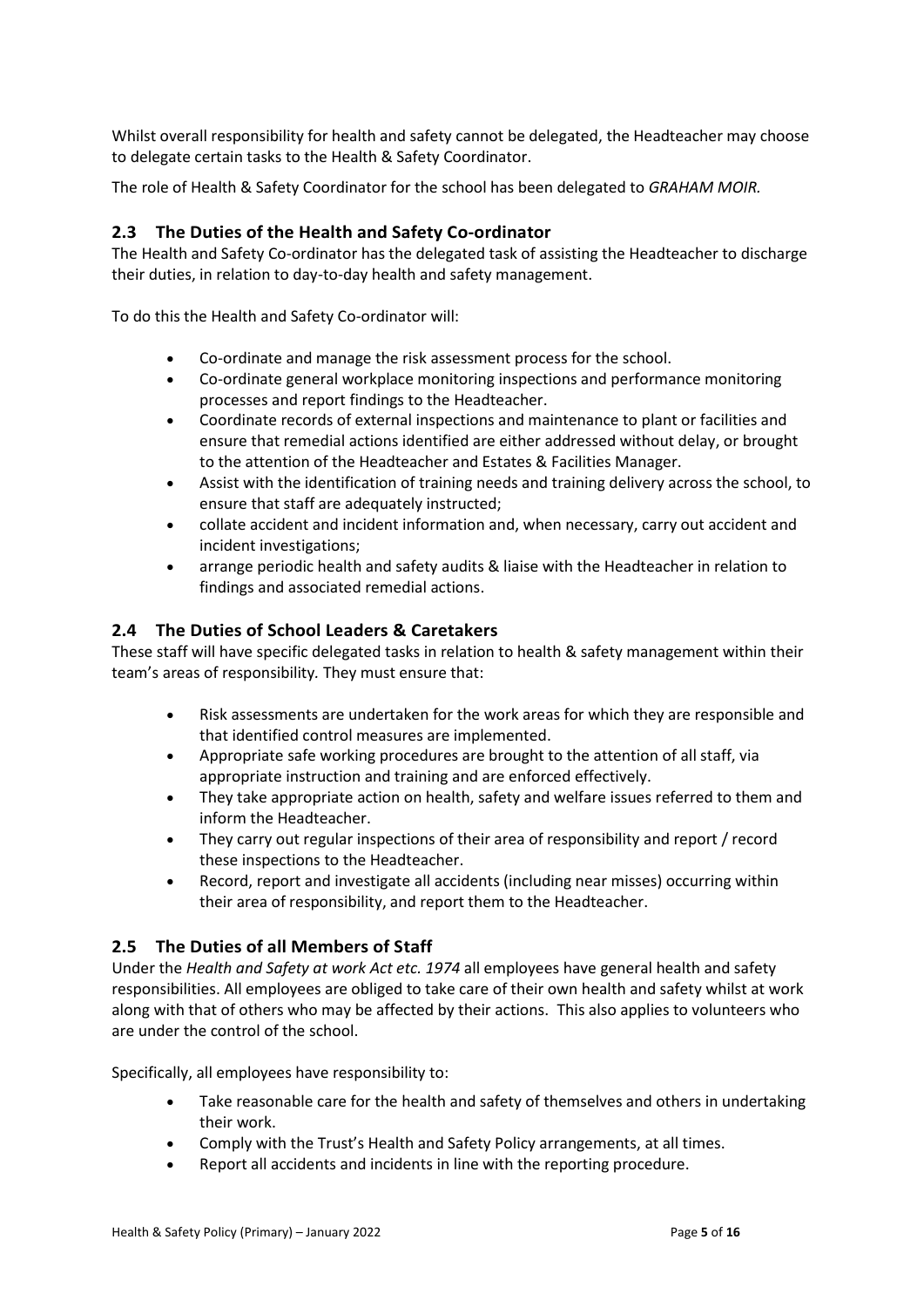- Not intentionally interfere with, or misuse, any equipment or fittings provided in the interests of health safety and welfare.
- Report all defects in the condition of premises or equipment and any health and safety concerns immediately to their Headteacher, or a member of the Senior Leadership Team.
- Ensure that they only use equipment, or machinery, that they are competent/have been trained to use.
- Make use of all necessary control measures and personal protective equipment provided for safety or health reasons.

#### <span id="page-5-0"></span>**2.6 Pupils**

Pupils, in accordance with their age and aptitude, are expected to:

- To exercise personal responsibility for the health and safety of themselves and others.
- To observe standards of behaviour and dress consistent with safety and/or hygiene.
- To observe all the health and safety rules of the school and, in particular, the instructions of staff given in an emergency.
- Not wilfully misuse, neglect, or interfere with, facilities or equipment provided for their and others' health and safety.

#### <span id="page-5-1"></span>**2.7 Contractors**

All contractors who work on the Trust premises are required to identify and control any risks arising from their activities and inform the School Caretaker and/or Headteacher of any risk that may affect the staff, pupils and visitors.

All contractors are made aware of their responsibilities and the associated emergency procedures, by receiving and signing a Contractors' Health & Safety Induction, they must comply with these requirements at all times. Where necessary, contractors will also be requested to sign to confirm that they have read and understood the Asbestos Register.

In instances where the contractors create hazardous conditions and refuse to eliminate them, or take measures to make them safe, the Headteacher will take such actions as are necessary to prevent staff, pupils and visitors from being put at risk from injury.

To ensure contractors' competency, the School Caretaker will undertake appropriate competency checks prior to engaging a contractor, including all relevant insurances. They will request and review all associated Risk Assessments & Method Statements, prior to work commencing. They are responsible for monitoring areas where the contractors' work may directly affect staff and pupils. The Estates & Facilities Manager will liaise with the School Caretaker to ensure that the specific client requirements of the Construction (Design & Management) Regulations 2015 have been complied with.

For full details relating to the control of contractors, reference should be made to the HSA07 CDM Arrangements Note.

# <span id="page-5-2"></span>**3. ARRANGEMENTS**

#### <span id="page-5-3"></span>**3.1 Risk Assessment**

The underlying process which informs safety management is risk assessment. Assessments of significant risks will be made by those persons responsible for the activity/area affected, and the significant findings of these decisions will be recorded in writing, shared and signed off by the Headteacher. This will be achieved principally by amending and adopting the model risk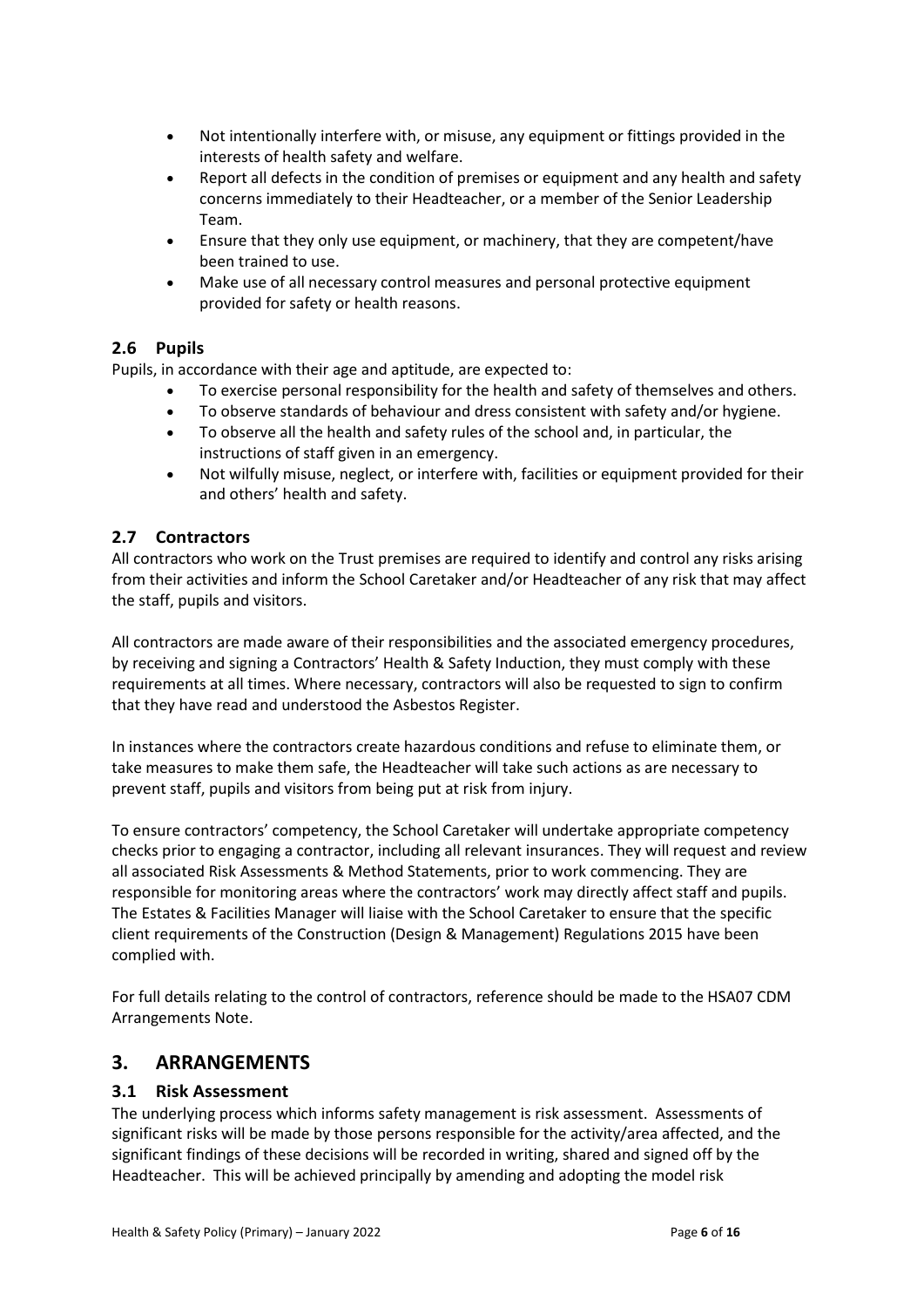assessments provided by the DCC Health & Safety Service and the Trust's Estates & Facilities Manager.

Risk assessments and a central Trust Risk Assessment Register are available for all staff to view and are held centrally in *n Health and Safety Co-Ordinators office and the Ventrus Website and on K:drive under Premises/ Risk Assessments.* Wherever possible, affected staff will be included in the risk assessment process. Staff and other affected parties will be briefed in the risk assessment findings.

Risk assessment records will be reviewed by the Headteacher and Health and Safety Co-ordinator at each school at least annually; if any determining factors arise then the risk assessment will be reviewed and amended accordingly.

For full details relating to risk assessment arrangements, reference should be made to the HSA47 Arrangements Note.

*Other arrangements in alphabetical order:*

#### <span id="page-6-0"></span>**3.2 Accident/Incident Reporting**

All employee, pupil and other non-employee accidents must be reported to the Headteacher, and if deemed necessary to the Executive Leadership Team. This will be achieved by entering accident details into the school accident book and also onto the OSHENS on-line accident reporting system if non-minor injuries.

Those accidents to pupils and members of the public which are work related, in that they have arisen out of a material defect or organisational failure, **must** also be reported by entering accident details onto the OSHENS on-line accident reporting system.

Parents/carers will be notified immediately of all major injuries and all head injuries.

The Headteacher will investigate accidents and take remedial steps to avoid similar instances recurring.

All accidents which fall within the scope of the Reporting of Injuries, Diseases and Dangerous Occurrence Regulations 2013 must be reported via the OSHENS on-line accident reporting system. The DCC Devon Health & Safety Service will then report these to the HSE.

For full details relating to accident reporting arrangements, reference should be made to the HSA01 Arrangements Note.

#### <span id="page-6-1"></span>**3.3 Asbestos**

The arrangements for the management of asbestos on the site are detailed in the Asbestos Management Plan (AMP). This is located is blue file in PPA office.

The Asbestos Register is held file in the Health and Safety Co-Ordinators office and will be made available to all staff and contractors prior to **any** work commencing on the fabric of the building or fixed equipment containing asbestos. No work can commence until permission to work has been given by the authorising manager named in the AMP.

The authorising manager shall ensure: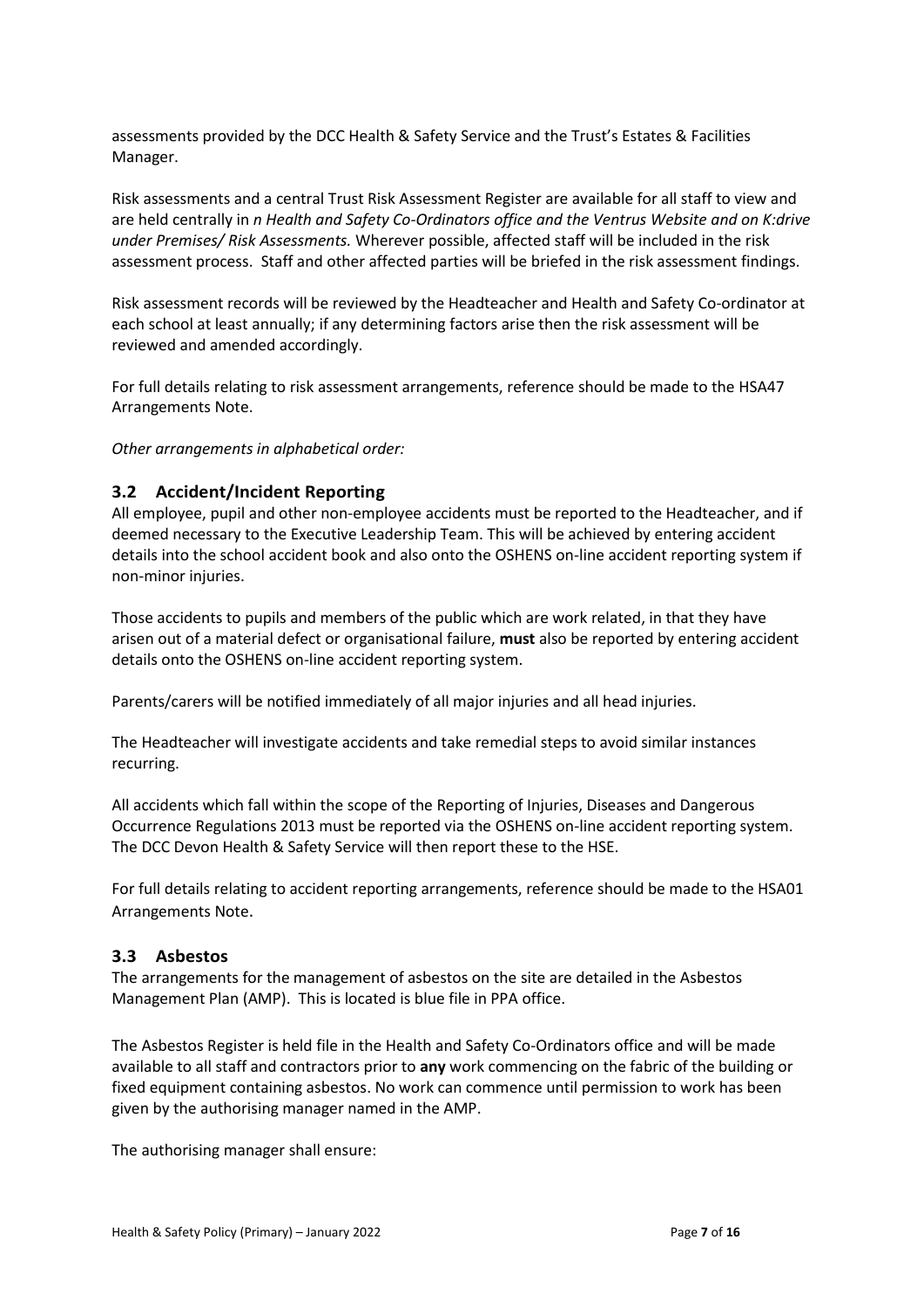- The AMP is reviewed annually and that any changes are approved by the Headteacher and the Estates & Facilities Manager for the Trust.
- That the Asbestos Register is consulted at the earliest possible opportunity in the planning process and that **all** work on the fabric of the building or fixed equipment is approved via the completion of the ASB1(A) and/or Contractor signing-in form
- An annual visual inspection of those asbestos containing materials remaining on site is conducted by NPS and a report retained in the Asbestos File. Any subsequent changes to asbestos containing materials on site will be recorded in the Asbestos Register by the School Caretaker.

All parties will ensure that any damage to materials known, or suspected to contain asbestos, should be reported to the Headteacher at the earliest opportunity. The Trust Estates & Facilities Manager should also be notified, by the Headteacher.

For full details relating to the management of asbestos, reference should be made to the HSA04 Arrangements Note, as well as the Asbestos Management Plan.

# <span id="page-7-0"></span>**3.4 Communication and Training**

Guidance and information about health & safety issues can be found in the DCC Health & Safety Service's Arrangement notes, which are located in the OSHENS Document Library. The Health & Safety Service also provide competent health and safety advice for Trust staff and can be contacted on 01392 382027 or vi[a healthandsafety@devon.gov.uk.](mailto:healthandsafety@devon.gov.uk)

The Health and Safety Law poster is displayed in *outside main office.*

# <span id="page-7-1"></span>**3.5 COVID-19**

Each school complies with health and safety law and puts in place proportionate control measures to help reduce the spread of COVID-19, adhering to current public health advice and the HSE. Risk assessments are undertaken to identify these measures, to reduce the risk from Covid-19, so far as is reasonably practicable. Schools regularly review and update their COVID-19 risk assessments, treating them as 'living documents'. This includes having active arrangements in place to monitor whether the controls are effective and working as planned. Each school has a written COVID-19 Outbreak Management Plan.

#### <span id="page-7-2"></span>**3.6 Health and Safety Training**

All employees will be provided with:

- induction training in the requirements of this policy;
- updated training in response to any significant change;
- training in specific skills needed for certain activities, as identified by the relevant risk assessments;
- refresher training where required.

Training records will be kept *HR office*. *Main school office and Safety Co-ordinators office* is responsible for co-ordinating health and safety training needs. This includes a system for ensuring that refresher training is undertaken within the prescribed time limits.

Each member of staff is also responsible for drawing the relevant line manager's attention to their own personal needs for training and for not undertaking duties, unless they are confident that they have the necessary competence. All employees shall undertake work tasks as instructed and trained.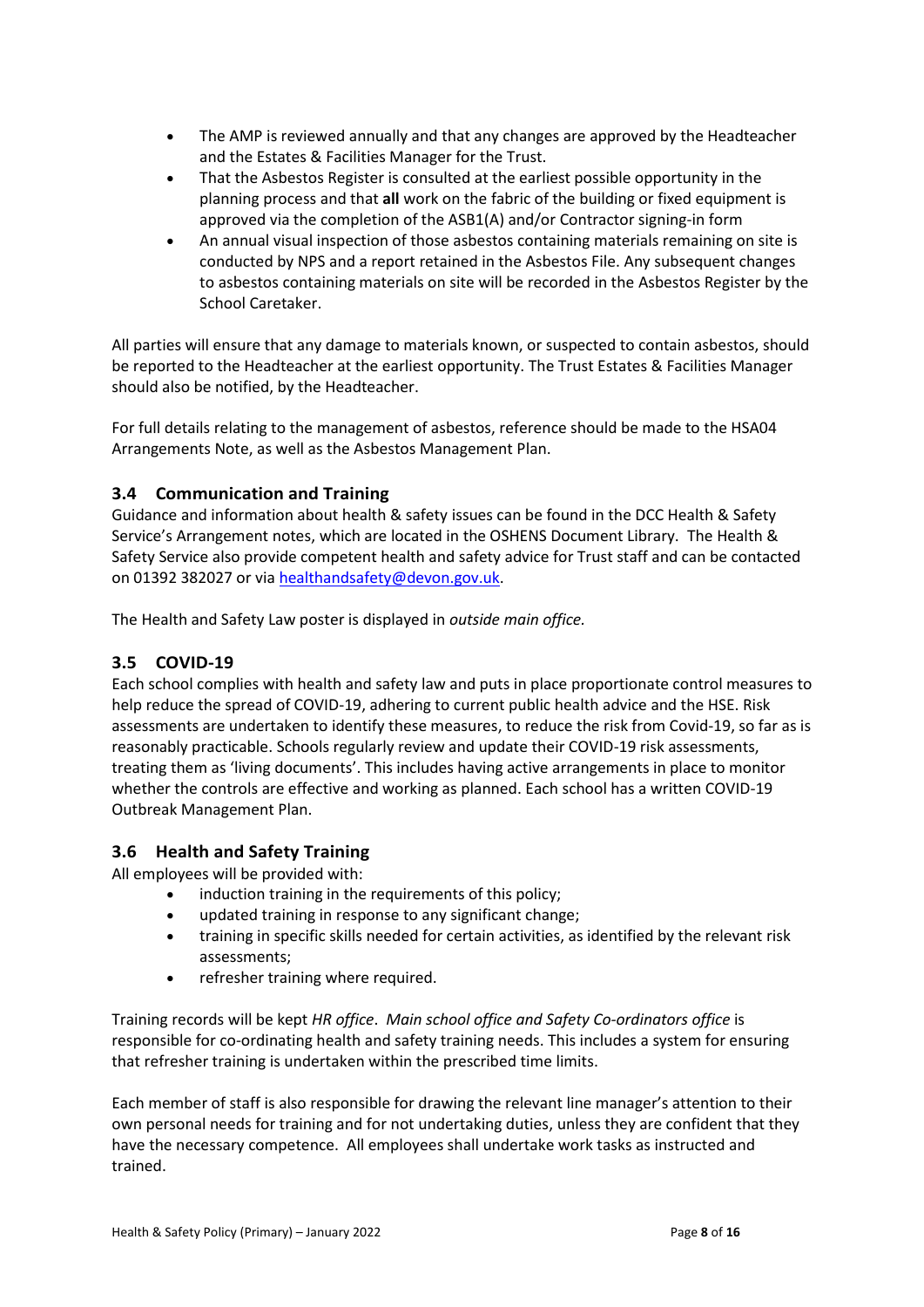For full details relating to staff training, reference should be made to the HSA55 Training Arrangements Note.

### <span id="page-8-0"></span>**3.6 Consultation**

Consultation of day to day matters will be achieved via staff meetings delivered by the Headteacher, or person with delegated authority or expertise.

Members of staff with concerns should raise them with their Health & Safety Coordinator, or with their Headteacher*.* If required, requests for external advice should then be sought from the Estates & Facilities Manager or the Executive Leadership Team, who may seek support from the DCC Health & Safety Service where matters cannot be resolved locally.

Staff should feel free to contact the appropriate trade union appointed Safety Representative. The Trust welcome the support of trade unions in health and safety matters.

For full details relating to staff consultation, reference should be made to the HSA08 Arrangements Note.

# <span id="page-8-1"></span>**3.7 Curriculum Activities**

Risk assessments for the significant hazards within curriculum activities will be carried out by the Headteacher, in consultation with relevant staff, using the appropriate DCC Health & Safety Service's risk assessments.

For full details relating to the primary curriculum areas, reference should be made to the HSA46 Arrangements Note.

#### <span id="page-8-2"></span>**3.8 Display Screen Equipment (DSE)**

All staff who use computers daily for continuous spells of an hour or more, or a total daily time of 3 hours or more will have a DSE assessment carried out. This will be achieved by completing the OSHENS DSE online training and assessment.

Staff identified as DSE users are entitled to an eyesight test for DSE use every 2 years, by a qualified optician and corrective glasses (if required specifically for DSE use). For more information, to check eligibility or to request a voucher, please contact [payroll@ventrus.org.uk](mailto:payroll@ventrus.org.uk), prior to arranging an eyesight test.

For full details relating to DSE, reference should be made to the HSA12 DSE Arrangements Note.

#### <span id="page-8-3"></span>**3.9 Fire and Emergencies**

The Headteacher is responsible for ensuring that the Fire Risk Assessment is undertaken using the RAA08 document and controls implemented accordingly. The Fire Risk Assessment is located in the *PPA Office and K drive on PC (Premises/Risk Assessments)* and will be reviewed annually.

Fire and emergency evacuation procedures are detailed in the Fire Emergency Plan which is located Health and Safety Co-Ordinators office and on the PC under*(Premises/Fire/ Risk assessments)* All staff will be briefed on the contents of this plan at induction and on an annual basis; this will be augmented by fire drills which will be undertaken termly. Evacuation procedures are also made known to all contractors/visitors.

The School Caretaker is responsible for ensuring that the school's Fire Log-Book is kept up to date.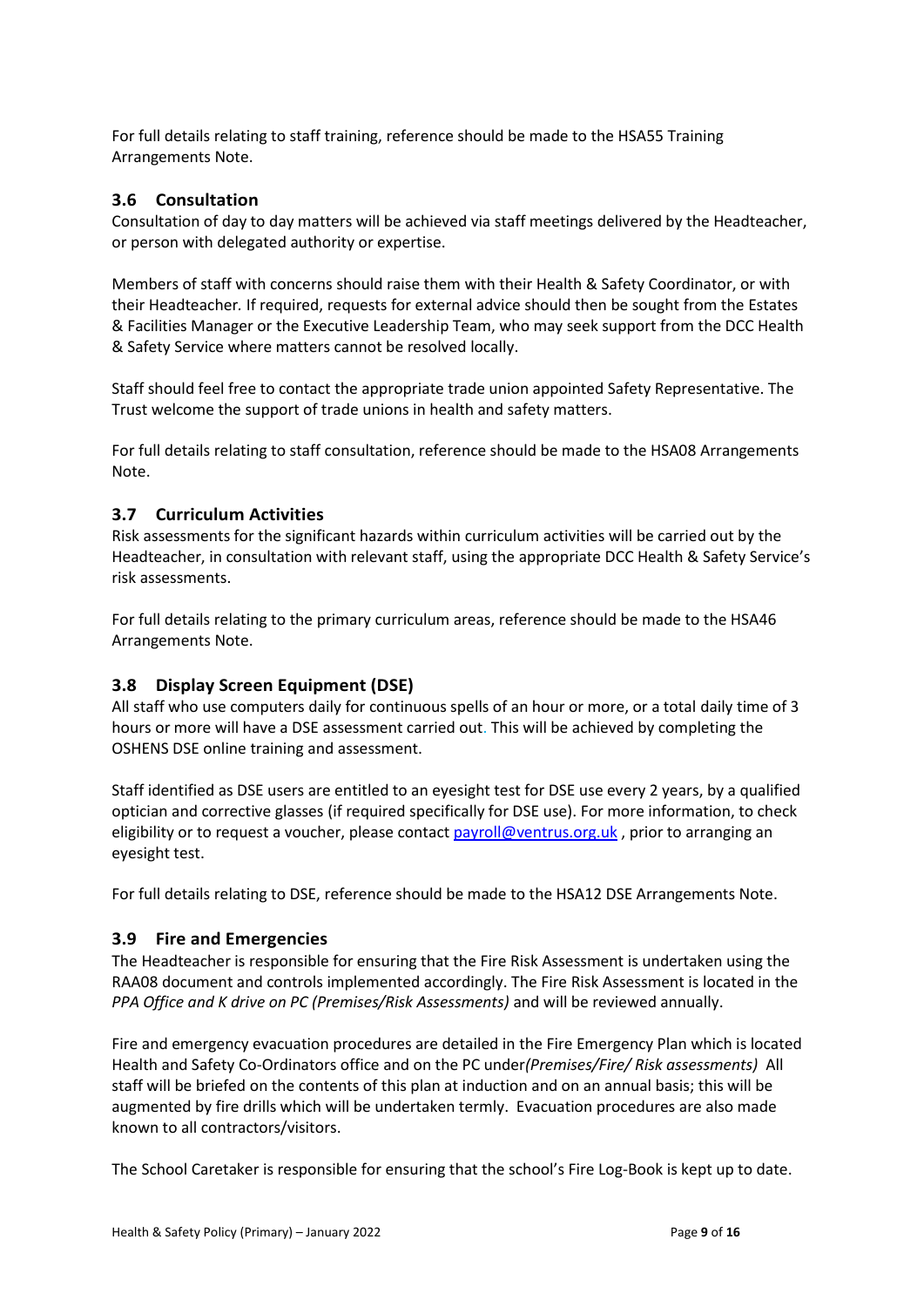Procedures for other critical incidents and off-site emergencies are contained within the School's Emergency Management Plan, which is located in *Admin Office and PPA office* and will be reviewed annually. Emergency contact and key holder details are held *Admin Office and PPA office.*

COVID-related variations to the fire and evacuation procedures/staffing issues have been considered, refer to RAA08, & RAACo19b.

For full details relating to fire safety, reference should be made to the HSA18 Fire Safety Arrangements Note.

#### <span id="page-9-0"></span>**3.10 First Aid**

The school has risk assessed the need for first aid provision and there are trained staff in First Aid at Work, Emergency First Aid at Work and Paediatric Training. A complete list of trained staff is on the school noticeboard and held in the school office files.

First Aid boxes are located at the following locations: *Each classroom including Nursery and Little Seeds, Staff room, school kitchen, school office, management suite, food tech room, First Aid Station main playground entrance vestibule, community room, School Caretakers workshop, cabin. All trained first aid staff and Head teacher w*ill ensure that refresher training is organised and for maintaining the contents of first aid boxes.

COVID-related staffing issues have been considered and reflected in the RAA09. For full details relating to first aid, reference should be made to the HSA19 First Aid Arrangements Note.

#### <span id="page-9-1"></span>**3.11 Hazardous Substances/COSHH**

Where it is consistent with the effective performance of the task in hand, every attempt will be made to choose the least harmful chemical possible.

The School Caretaker shall ensure that:

- an inventory of all hazardous substances used within their area of responsibility is compiled and kept up to date;
- Material Safety Data Sheets (MSDS) are obtained from the relevant supplier for all such materials;
- risk assessments are conducted by *Head Teacher* to identify the safe working method and appropriate emergency procedures;
- all chemicals are appropriately and securely stored out of the reach of pupils;
- all chemicals are kept in their original packaging and never decanted into unmarked containers

For full details relating to the control of hazardous chemicals, reference should be made to the HSA10 COSHH Arrangements Note.

#### <span id="page-9-2"></span>**3.12 Legionella**

A water risk assessment for the school has been completed by *Churchill Group* and the School Caretaker is responsible for ensuring that the identified operational controls are being conducted and recorded in the Water Hygiene Log Book. This risk assessment will be reviewed where significant changes have occurred to the water system.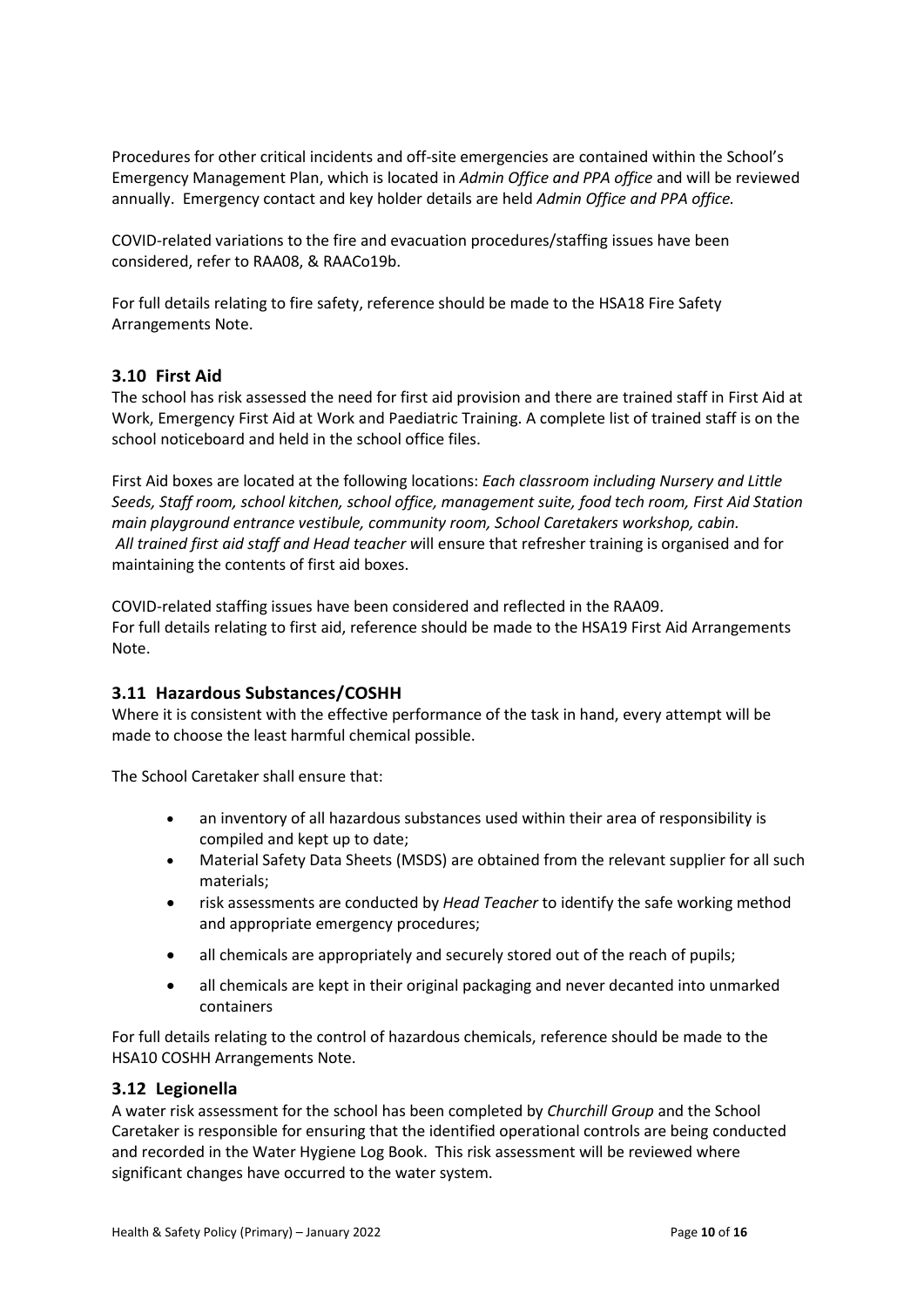A Water Hygiene Management Plan for the school has been completed by *Churchill Group.* For full details relating to the control of legionella, reference should be made to the HSA28 Legionella Arrangement Note.

# <span id="page-10-0"></span>**3.13 Lettings/shared use of premises**

The Headteacher/Lead Administrator /School Governors/Ventrus Premises Lead/School Caretaker/School Administrators will ensure that the hirer has Public Liability Insurance and will share with the hirer all relevant school health and safety information, including the schools Covid-19 RA. The hirer will be required to provide copies of their own risk assessments for all lettings and sign the Ventrus Lettings Agreement.

# <span id="page-10-1"></span>**3.14 Maintenance of Plant and Equipment**

Regular inspection and testing of Trust equipment is conducted to legislative requirements, by competent contractors. Records of such monitoring will be kept by *School Caretaker* and can be located in *n Health and Safety Co-Ordinators Office.* All staff are required to report any problems found with plant/equipment to the Headteacher. Defective equipment will be clearly marked and taken out of service, by storing in a secure location pending safe repair/disposal. Following disposal, the school asset management system will be updated.

The following specific statutory inspections and tests will be undertaken, records are kept within the school office and on the IRIS Asset Management system.

- Annual gas appliance inspection and maintenance.
- Annual gas tightness test.
- Asbestos (Known).
- Electrical installation inspection every 5 years.
- Emergency Lighting.
- Fire Alarms.
- Legionella.
- Lightning Protection.
- Lifts.
- Radon (7 to 10 rolling year programme)
- Mansafe Access
- Boiler and Water Heater Inspection
- CCTV, Security Access and Alarm System Inspection
- Fire Alarm and Emergency Lighting Inspection
- Playground and PE Equipment Inspection
- **•** Kitchen Refrigeration Appliances
- Kitchen duct maintenance
- Fire Extinguisher Inspection
- Ventilation System inspection
- Window Cleaning
- Kitchen Waste Trap

#### <span id="page-10-2"></span>**3.15 Portable Electrical Appliances**

All portable items of electrical equipment will be subject to the below formal inspection: -Every **1** year for Portable Electrical Appliances & IT equipment in teaching rooms (which is likely to be tampered with) and every **2** years for fixed IT equipment. Staff also conduct a visual inspection of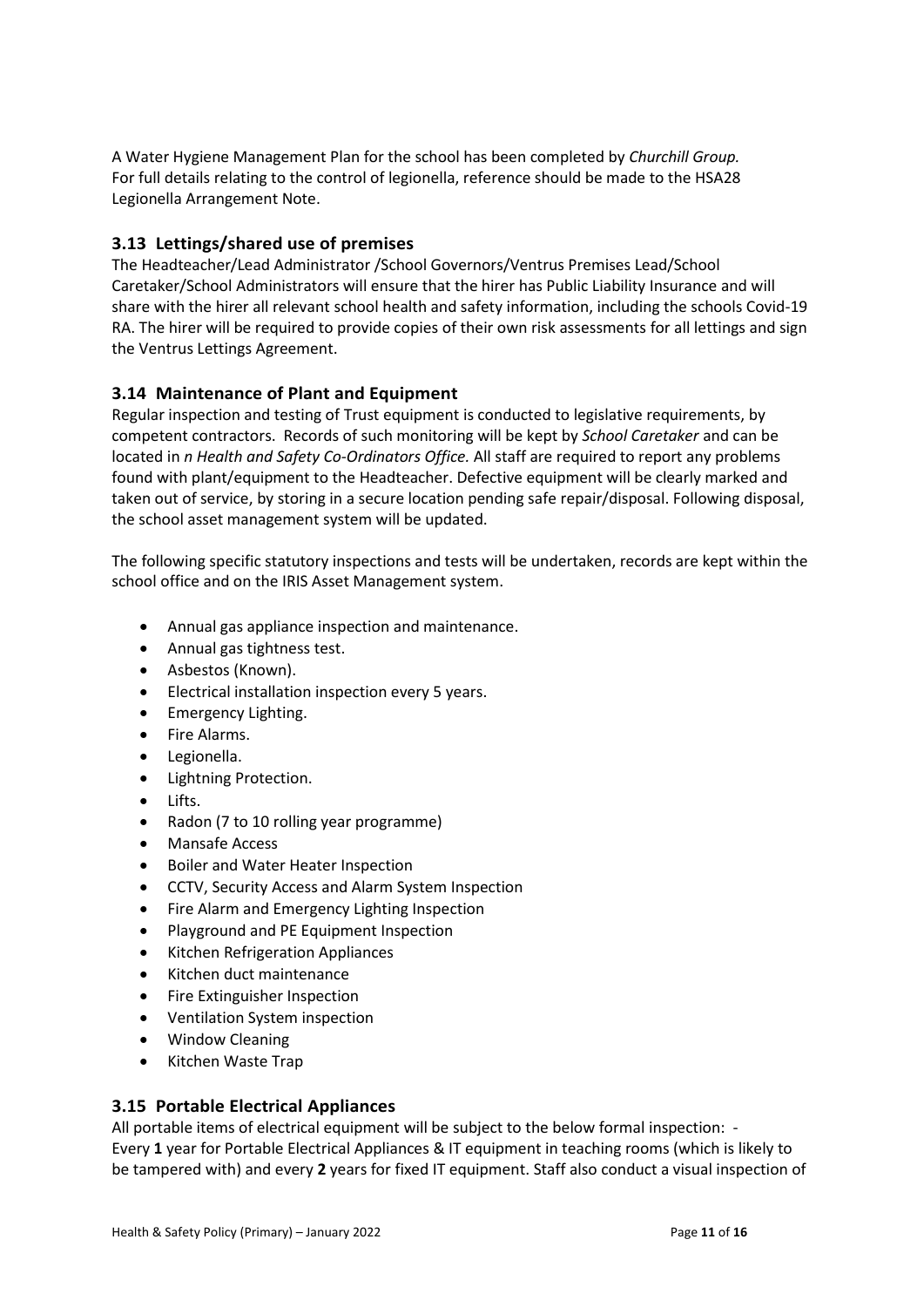plugs, cables and electrical equipment prior to use. Defective equipment to be immediately removed from use and reported to the Headteacher.

New equipment should be supplied in safe condition and does not require a formal test, just a visual inspection to check for any damage.

This inspection and testing will be conducted by *Health and Safety Co-Ordinator.*

Personal items of equipment should not be brought into the school without prior authorisation and must be subjected to the same inspection process as Trust-owned equipment.

For full details relating to work equipment and electrical safety, reference should be made to the HSA16 and HSA58 Arrangements Notes.

#### <span id="page-11-0"></span>**3.16 Medication Arrangements**

Arrangements for medication are detailed in the separate Administration of Medicines Policy, which is reviewed annually. A copy of this policy can be found on the Trust website.

All medication kept in school is securely stored in a locked cupboard within the school office, medication is clearly labelled. We hold auto injectors as spares in case of emergency.

These auto injectors are for emergency use only in case a pupil or member of staff has forgotten, lost, or their own medication fails to work. This medication is checked on a monthly basis and these checks recorded on the school medication record sheet.

Further guidance can be found [https://www.gov.uk/government/publications/using-emergency](https://www.gov.uk/government/publications/using-emergency-adrenaline-auto-injectors-in-schools)[adrenaline-auto-injectors-in-schools](https://www.gov.uk/government/publications/using-emergency-adrenaline-auto-injectors-in-schools)

For full details relating to the administration of medication, reference should be made to the HSA32 Medication Arrangements Note.

#### <span id="page-11-1"></span>**3.17 Monitoring**

The Headteacher, assisted by the Health and Safety Co-ordinator, will put in place procedures to monitor compliance with the arrangements described in this policy. The central component of this process is the 3 yearly Health & Safety Review process undertaken by the DCC Health & Safety Service. Feedback from this process is to be referred to the Headteacher, Local Governing Body and the Board of Trustees.

A general inspection of the site will be conducted **monthly** and be undertaken by the School Caretaker. Feedback from this process is to be referred to the Headteacher and the Health and Safety Governor.

The monthly site inspections will be monitored by the Trust's Estates & Facilities Manager.

Other processes employed to monitor compliance with this policy and health and safety performance in general include:

- Review of all school accidents by the Headteacher.
- Reviewing all Statutory & Mandatory Remedial Reports by the Headteacher.
- Spot checks on risk assessments & audit files by the Trust's Estates & Facilities Manager.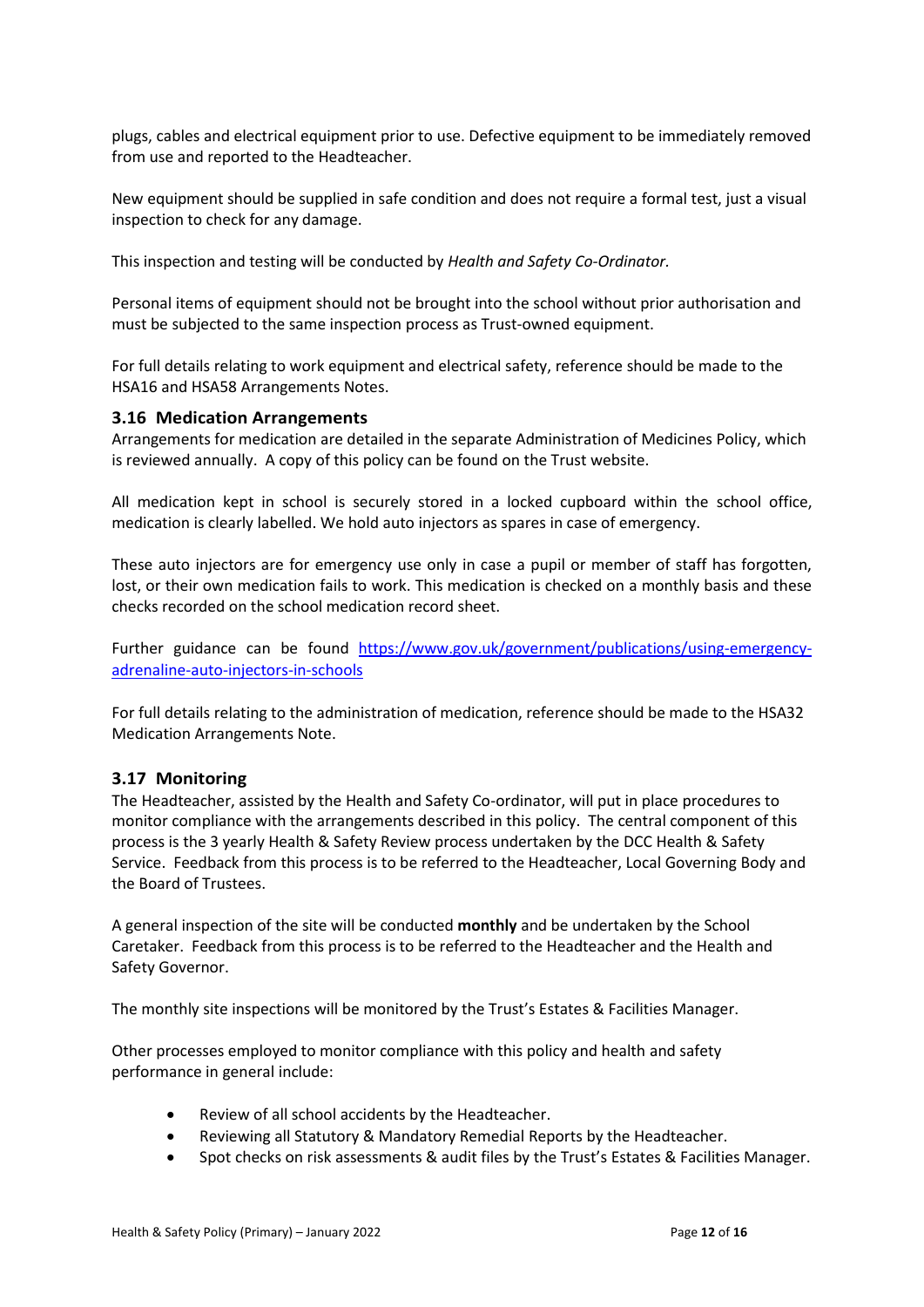For full details relating to monitoring, reference should be made to the HSA05 Audit & Monitoring Arrangements Note.

#### <span id="page-12-0"></span>**3.18 Moving and Handling**

The risk assessment of significant manual handling tasks is undertaken as described in the risk assessment section above. Staff engaged in these activities will be provided with information on safe moving and handling techniques and will receive specific training where the need is identified in the risk assessment.

All moving and handling of pupils will be risk assessed by the SENDCo and Headteacher and recorded in a specific Handling Plan for the individual pupil concerned. The format found in the HSA35 Arrangement Note will be used. All staff who move and handle pupils will receive appropriate training both in the controls listed in the Handling Plan and specific training on any lifting equipment, that they may be required to use.

For full details relating to moving and handling, reference should be made to the HSA34/35 Moving and Handling Arrangements Notes.

#### <span id="page-12-1"></span>**3.19 Offsite Visits**

The Trust has adopted the Devon County Council document- Outdoor Education, Visits and Off-site Activities Health & Safety Policy 2020 as its own policy, this is detailed in the separate policy and individual Standard Operating Procedures, which are reviewed annually. A copy of these documents can be found online in Evolve and Main School Office.

#### <span id="page-12-2"></span>**3.20 Personal Safety and Security**

The Trust believes that staff should not be expected to put themselves in danger and will not tolerate violent/threatening behaviour to its staff. Please refer to the Trust Code of Conduct and the School Behaviour Policy.

Staff will report any such incidents on the OSHENS system in accordance with agreed accident/incident reporting procedures.

Working alone will be avoided wherever possible. Work carried out unaccompanied or without immediate access to assistance, will be risk assessed by the Headteacher, in order to identify and implement control measures. This will be reviewed annually or after significant change and recorded by amending the relevant section of the RAA13 &13a risk assessment documents.

Staff working outside normal school hours must obtain permission of the Headteacher.

The requirement to undertake a lone working risk assessment will also extend to working alone offsite, where staff conduct home visits.

#### <span id="page-12-3"></span>**3.21 School Security**

The Headteacher is responsible for undertaking a risk assessment for site security in order to identify and implement control measures in this area.

This will be reviewed annually or after significant change and recorded by amending the relevant section of the RAA22 or RAA24B risk assessment document.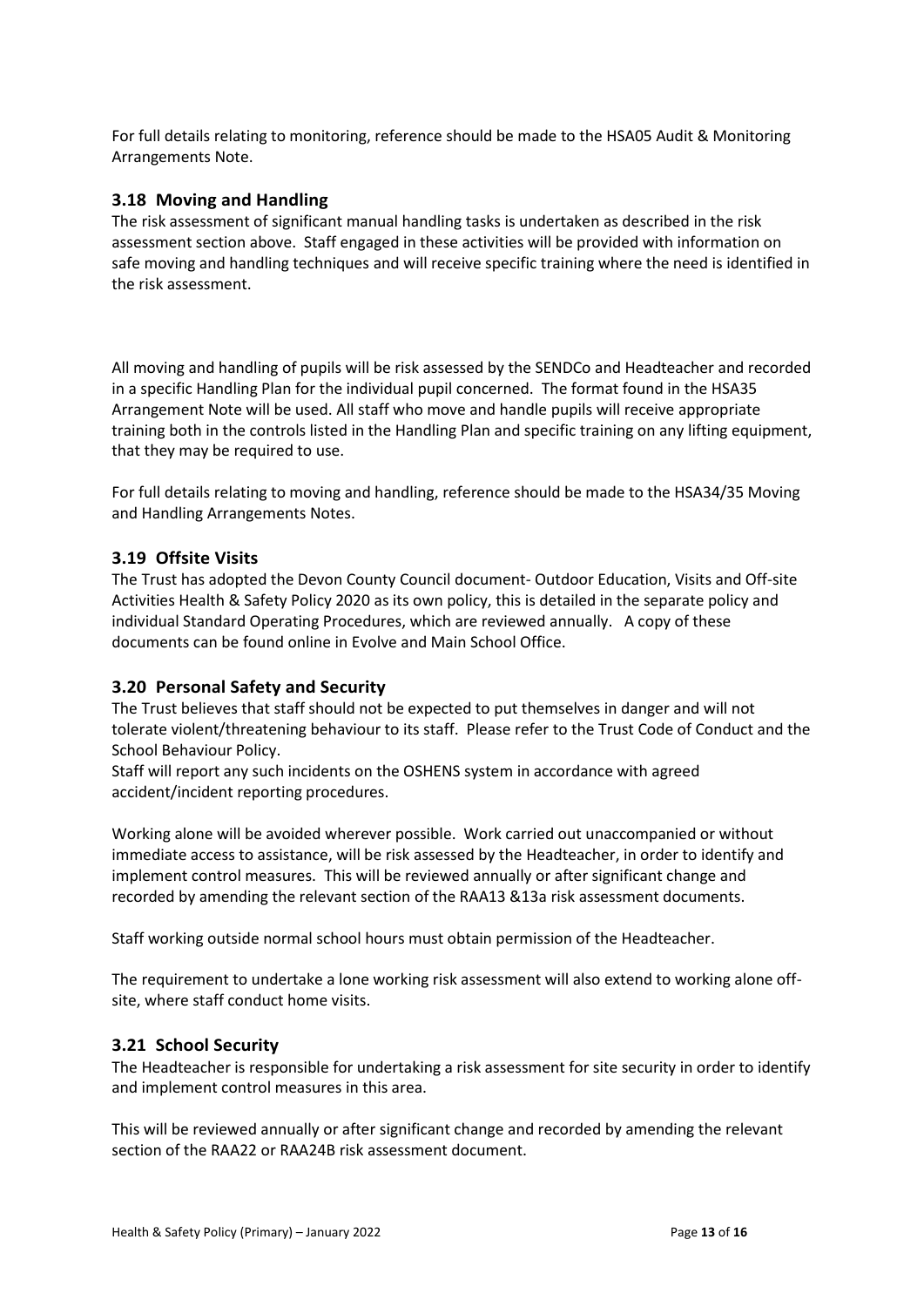For full details relating to security and lone working issues, reference should be made to the HSA31 Lone Working and HSA50 Security Arrangements Note.

#### <span id="page-13-0"></span>**3.22 Radon Gas**

The school is not located in a radon affected area, as defined by Public Health England (PHE). Consequently, radon gas levels will be measured on a 7-10yr cycle and detectors returned to PHE for analysis).

#### <span id="page-13-1"></span>**3.23 Stress/Wellbeing**

The school is committed to promoting high levels of health and well being and recognises the importance of identifying and reducing workplace stressors through risk assessment in line with the HSE's Management Standards.

The Trust promote the use of the Devon Partnership NHS Trust Talkworks 0300 555 3344 and Education Support Partnership 08000 562 561. Staff, in the first instance are encouraged to discuss with their Line Manager and/or their Headteacher, see staff noticeboards for details.

Where appropriate, risk assessment findings will be recorded on the RAA25 document.

For full details relating to staff wellbeing, reference should be made to the HSA24 Health Issues for Staff Arrangements Note.

#### <span id="page-13-2"></span>**3.24 Tree Safety Management**

The school will arrange for a formal tree inspection by a trained arboriculturalist to be carried out every 2 years and documented.

The School Caretaker will also conduct monthly visual inspections, which will be recorded on the H&S Checklist. Ad hoc inspections are carried out on a risk assessment basis, such as after severe storms.

Where the tree inspection process makes recommendations for remedial actions, the school will report them to the Estates & Facilities Manager, and implement them as described. Records of tree inspections and associated remedial works are kept on site, these are located in *Health and Safety Co-Ordinators office.*

#### <span id="page-13-3"></span>**3.25 Working at Height**

Working at height will be avoided wherever possible. Work carried out at height, where a significant injury could result, will be risk assessed by the relevant line manager in order to identify and implement control measures. Staff who work at height will be briefed in risk assessment findings. When working at height (including accessing storage or putting up displays) appropriate stepladders or kick stools are to be used. Staff *must not* climb onto tables, chairs or other surfaces.

Formal training on work at height will be undertaken where the need is identified as in the risk assessment process described above, the Headteacher will ensure that the following are in place;

- all work at height is risk assessed and properly planned and organised;
- all those involved in work at height are trained and competent to do so;
- the use of access equipment is restricted to authorised users;
- access equipment is regularly inspected and maintained in a safe condition;
- access to fragile surfaces is properly controlled and planned.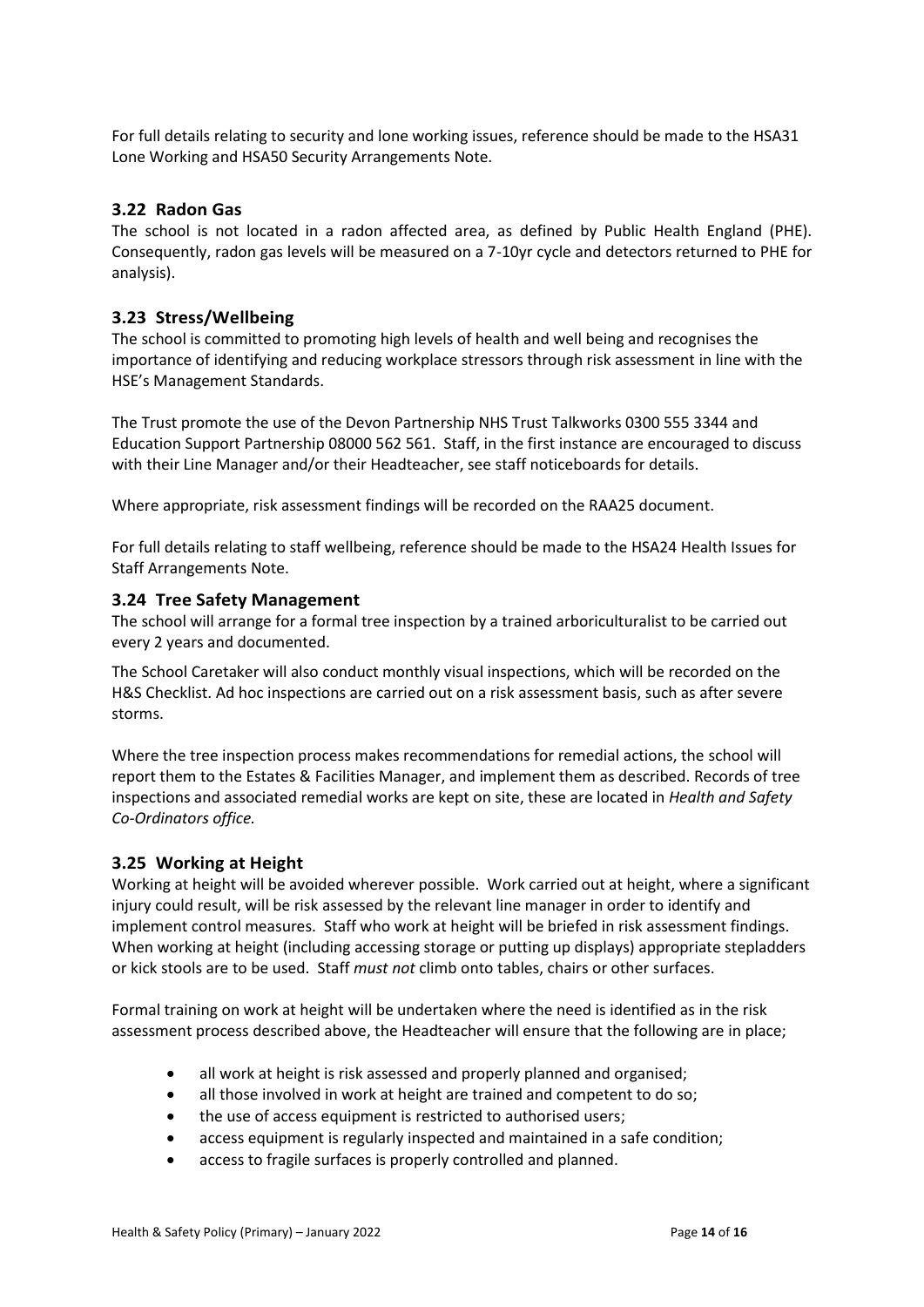For full details relating to the control of work at height, reference should be made to the HSA60 Work at Height Arrangements Note.

#### <span id="page-14-0"></span>**3.26 Work Experience**

If the school *hosts* a work experience placement, any significant hazards within the planned work tasks will be risk assessed and findings will be communicated to the pupils and their parents/guardians via the pupil's secondary school. This assessment will be recorded on the RAA28 risk assessment document.